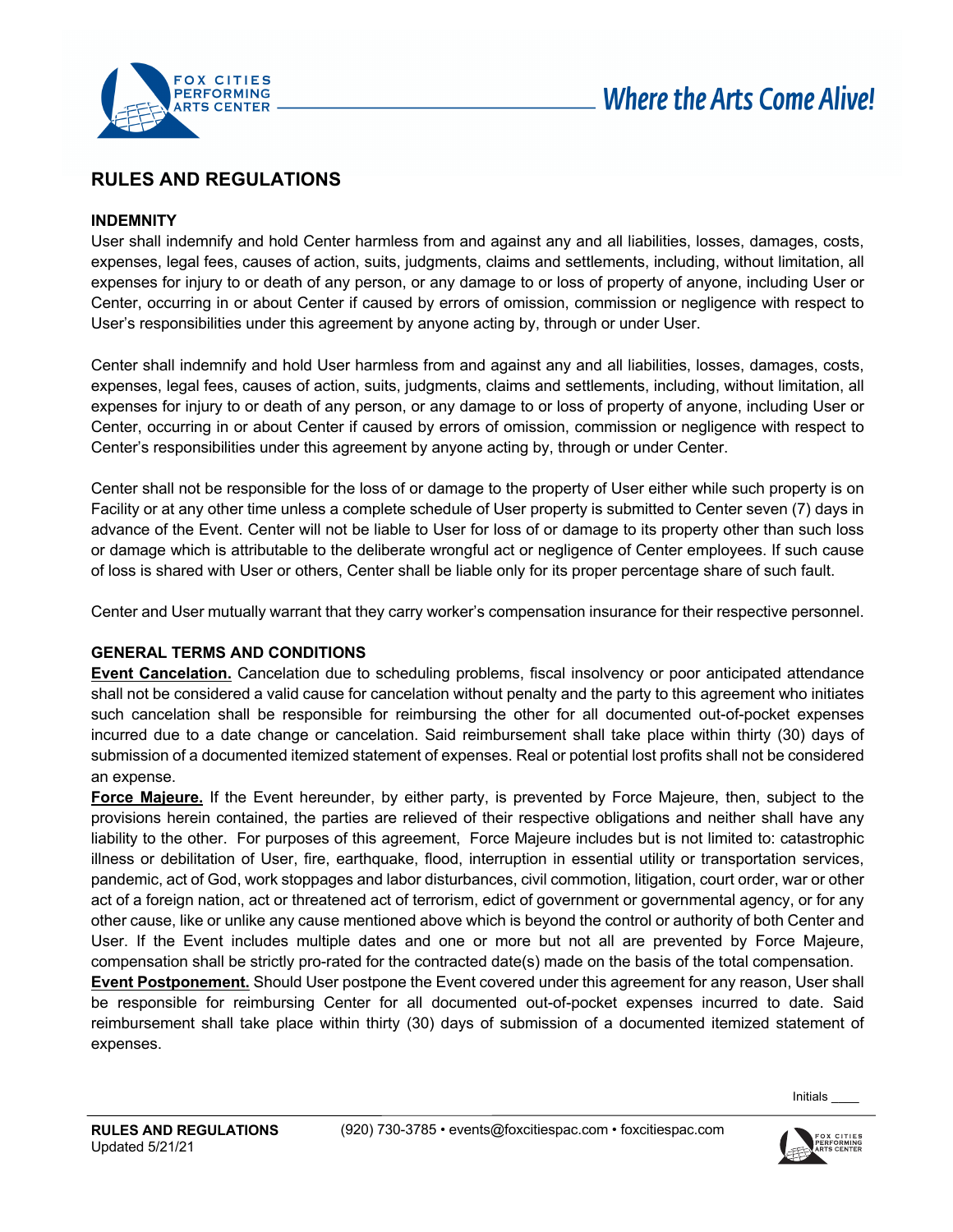#### **COMPLIANCE WITH LAWS**

**Law Observance.** Both parties and their agents and representatives, agree to abide by all local, county, state and federal laws and regulations, including, but not limited to those laws and regulations pertaining to working conditions, smoking, health, fire and safety. If a performance is prevented due to failure by User to so comply, said performance shall be deemed to have been canceled by User, without cause, and it shall compensate Center for all direct out-of-pocket expenses associated with the advance of the Event.

**Discrimination.** User shall not unlawfully discriminate against any person with respect to race, color, religion, national origin, sex, or age, and shall comply with all applicable federal, state, and local laws.

**Americans with Disabilities Act.** Center shall be responsible for compliance with the Americans With Disabilities Act (ADA), including but not limited to accommodations for persons who may have visual, hearing, emotional, mental or mobility disabilities. User shall be responsible for any accommodations requested or required under said act which are programmatic in nature including but not limited to: American Sign Language, open captioning, assistive listening devices, etc. User shall indemnify and hold Center harmless from any judgment, claim or settlement and all costs, including its reasonable attorneys' fees arising out of failure by User to properly perform its ADA responsibilities.

**Health and Safety.** During any period whereby Center is under local, county, state or national health and safety guidance or directives due to epidemic, pandemic or similar situations, User will adhere to any and all protocols put into effect by Center. Should additional expenses be incurred as a result of guidance or directives, it is agreed that such expenses shall be added to the final invoice as an Event expense. Center will use best efforts to estimate such expenses and provide estimates that are known to Center and/or User in advance of the Event. User agrees that if gathering restriction policies and/or recommendations are put in place by the local, federal and/or the state of Wisconsin, Center has the right to cancel the Event without liability and will be considered a Force Majeure event. Center agrees that if travel restriction policies and/or recommendations are put in place by the local, county, state of Wisconsin, federal government, and/or the state, city and/or county in which any individual within User's essential team is travelling from, the parties have the right to cancel the Event without liability and will be considered a Force Majeure event. Should the Event be rescheduled in good faith, the rescheduled date is subject to the same gathering and travel restriction Force Majeure terms outlined herein. If the Event is prevented due to mentioned guidelines or restrictions and they are lifted less than 10 weeks prior to the Event date, then both parties agree in good faith to attempt to reschedule the Event as well as mutually agree in good faith to new or revised financial terms. However, if postponement and rescheduling is attempted but subsequently determined is not possible, the parties are relieved of their respective obligations and neither shall have any liability to the other. Should any government body require venue to decrease the capacity in order to implement spacing and distance among patrons, it is agreed by all parties that the contractual terms shall be renegotiated in good faith and be mutually agreed to prior to the Event.

#### **GENERAL RULES**

**Holding Dates.** Once a date has been cleared and a first hold status is granted, Center will hold the date for a maximum of thirty (30) days without a Use Agreement. After that time, the date will automatically be released with or without notification from Center.

**Cancelation by User.** Should User cancel the Event covered under this agreement, no deposit refund shall be made and the full Use Fee as called for by this agreement shall be payable by User to Center as liquidated damages, not as penalty, and User agrees to also pay any documented expenses incurred by Center in connection with the Event covered by this agreement.

**Independent Contractor.** User signs this agreement as an independent contractor and is not employed by Center. This agreement shall not be interpreted as creating a partnership or any other kind of joint undertaking or venture between User and Center.

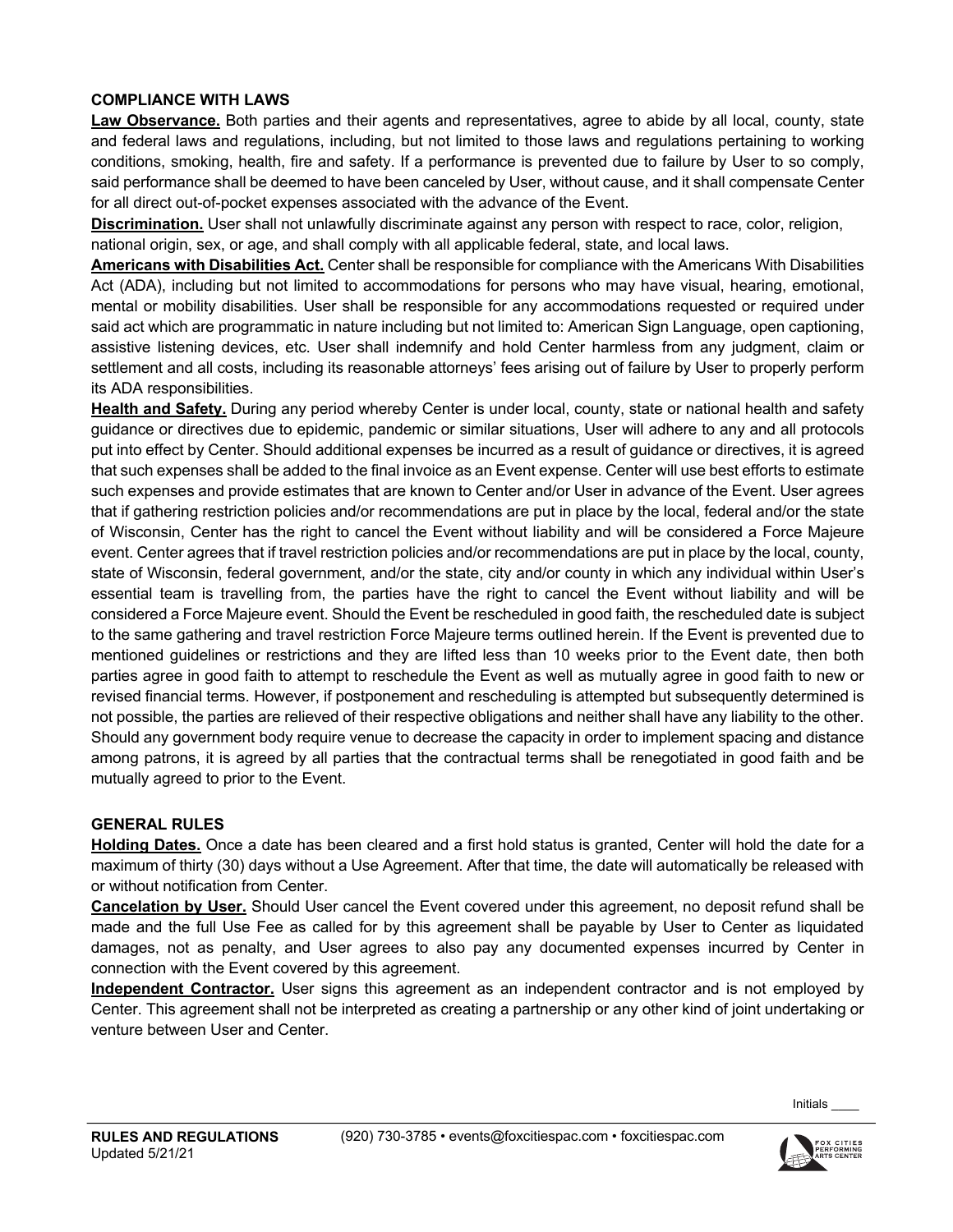**Vacate Premises.** User shall vacate the premises no later than the date and time listed on the contract. Center reserves the right to dispose of any equipment left beyond the contract date and time and to bill User for any costs associated with such disposal.

**Damage to Premises.** User shall be responsible for any and all damages to Facility caused by acts of User or User's agents, employees, patrons, guests and artists whether accidental or otherwise. User further agrees to leave Facility in the same condition as existed on the date User took possession, ordinary wear and use excepted. Any additional charges incurred because of an unusual amount of post-event cleanup will be borne by User and shall be a part of the final settlement by User.

**Theft or Loss.** Center shall not be responsible for losses by User, its agents or employees or ticket holders due to theft or disappearance of equipment or other personal property. For questions regarding lost and found, contact the administrative office at (920) 730-3782 within 30 days of the Event.

**Public Safety.** User shall neither block nor obstruct the sidewalks on premises and entrances to halls, stairs, lobbies and audience chambers. User further agrees not to bring onto the premises any material, substances, equipment or object which is likely to endanger the life of, or cause bodily injury to, any person or which is likely to constitute a hazard to property thereon without the prior approval of Center. Center shall have the right to refuse to allow any such material, substances, equipment or object to be brought onto the premises and the further right to require its immediate removal if found. User will at all times conduct its activities with utmost regard for public safety and will observe and abide by all applicable regulations and safety related requests by Center or duly authorized governmental agencies. Trucks at the loading docks will not be allowed to idle engines. Diesel fumes from idling engines are introduced into the building creating both health risks and breathing discomfort to Center employees and guests.

- 1. Shore power is available for units requiring long-term parking.
- 2. Electrical outlets are available next to and between the loading-dock doors for short term loading and unloading of trucks.

**Ticketing.** All tickets for Center events must be sold through Facility's ticket office and Ticketmaster. General admission tickets may not be issued for events in Thrivent Hall and Kimberly-Clark Theater. Center does not allow for the sale of tickets through consignment.

#### **OPERATIONS**

**Rehearsals.** During rehearsal periods, Users shall prohibit their personnel from entering areas of Center other than the specific contracted space and related support areas (i.e. dressing rooms, restrooms). Users may occupy seating provided the rules concerning no refreshments are adhered to strictly.

**Open Rehearsals.** During any scheduled rehearsal, User may not permit guests or observers not directly affiliated with the Event to enter Center. The presence of more than twenty-five (25) persons not directly connected with the Event will cause the rehearsal to be considered a performance with the corresponding change in Use Fee, stagehand rates and the hiring of additional staffing.

**Parking.** For events in Thrivent Hall and Kimberly-Clark Theater, backstage parking is limited to five (5) spaces in the loading dock area. Permits are required and can be obtained from your event coordinator. All numbered and valet spaces are reserved for employees and parking in any of these spots will result in the vehicle being towed away at the owner's expense. Additional parking, or parking for events that are not in Thrivent Hall and Kimberly-Clark Theater, is available in a city parking ramp located on Division Street.

**Stage and Room Configuration.** At the conclusion of the Event, the areas of use will be returned to a normal or neutral configuration at the expense of User.

**Deliveries.** Delivery of materials belonging to User prior to the Event must be arranged with Center staff with advance notice and additional charges to User may apply. Center makes no guarantee that storage will be available to receive materials arriving early.

**Sound Levels.** In compliance with OSHA, sustained sound levels in excess of 95 Db for a 2-hour period will not be permitted in Facility as measured by Center staff using a professional sound meter on setting "C."

Initials \_\_\_\_

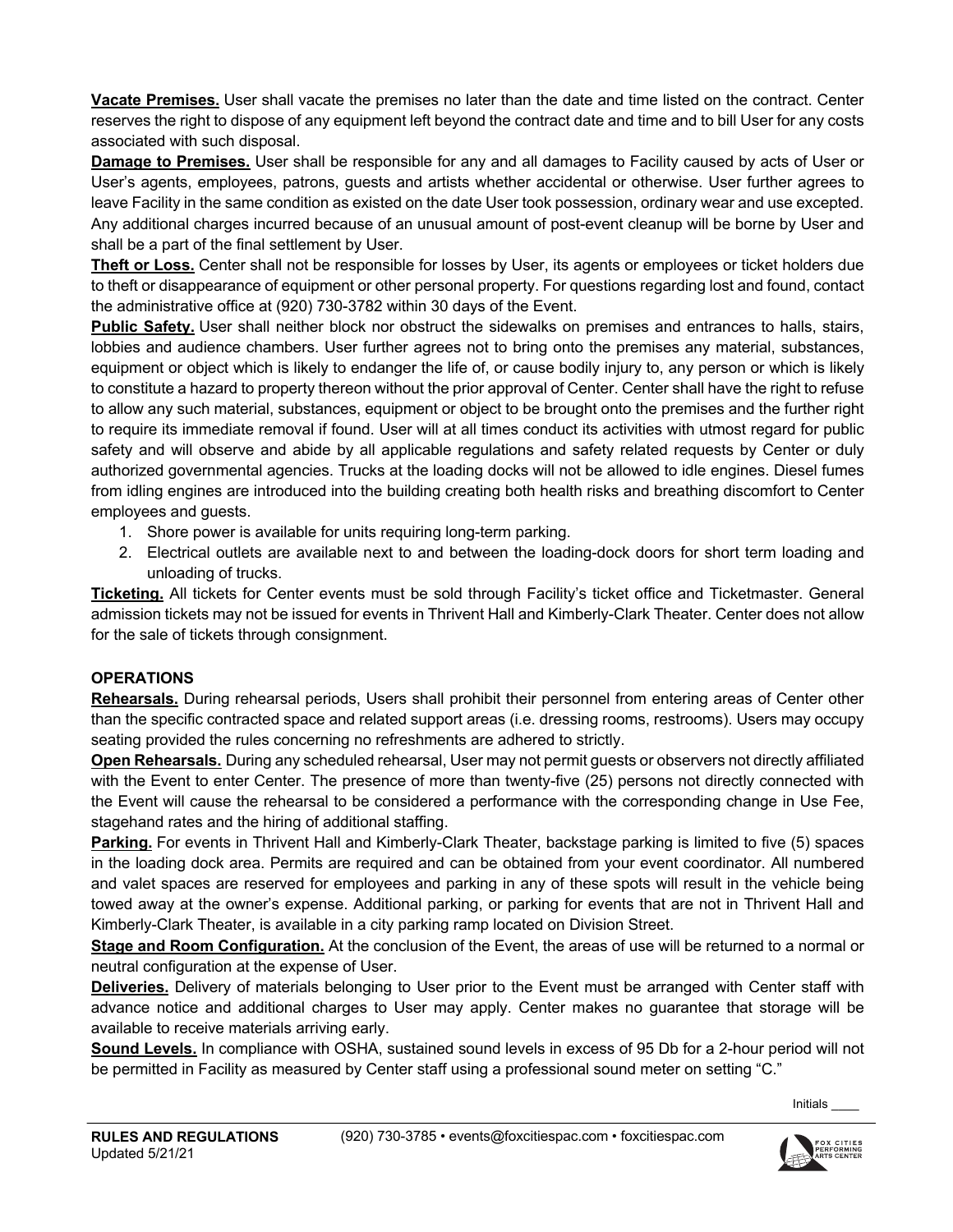**House Opening.** Patrons may not be admitted to the lobbies until 60 minutes before the advertised curtain time for events scheduled in Thrivent Hall and Kimberly-Clark Theater.

### **EQUIPMENT**

**Use of Equipment.** All Center equipment must be operated exclusively by Center personnel at prevailing rates. **Equipment/Services.** User shall pay for equipment or services requested or required based on current rate sheet.

Additional charges may apply for services or equipment that are unavailable or not in inventory. Use Fee includes heat/air conditioning as appropriate for the season, non-theatrical lighting, electricity and janitorial services.

**Flame Proofing.** All scenic materials used in Facility must conform to the Uniform Fire Code regarding flameproofing.

**Theatrical Effects.** All theatrical effects that involve flame, sparks, pyrotechnics or smoke, must be advanced and are also subject to approval by Center, the Appleton Fire Department, or both. Demonstration of said effect may be required.

**Floor.** The use of nails, screws or other penetrating fastening devices in Center floor is prohibited. The use of rosin or other floor treatments directly on the floor is prohibited.

**Signs and Posters.** Signs or posters may not be displayed in any manner either inside or outside Facility, except where proper tack boards or easels are provided by Center. The use of tape, tacks, nails or staples on any wall, window or door surface is prohibited.

**Food and Beverage Concessions.** Center reserves unto itself or its assigned agents the exclusive right to sell or dispense food and beverages. No free samples of food, beverage or any product may be given away or otherwise distributed without the prior written approval of Center. **Center requires all social and private catered events to use the services of approved caterers.** A list of approved caterers is available upon request.

**Alcohol.** As an authorized Class B license holder, Center is responsible for the serving of alcoholic beverages in all areas of Facility. Center shall supply all product and labor necessary to provide alcoholic beverage service to guests and artists. Current beverage prices are available upon request. Per City of Appleton regulations, any unconsumed alcoholic beverages cannot be taken from Facility.

**Areas of Use.** Food and beverages are permitted, however per City of Appleton regulations, unconsumed food must be removed and disposed of by the caterer. User or guests may not 'carry out' any food or beverage for their later consumption.

## **STAFFING**

**Ushers.** Center provided ushers, greeters and ticket takers are required by Center based on anticipated attendance.

**Bartenders.** Center bartenders are required for the serving of alcoholic beverages in Facility.

**Valet.** Valet service is provided up to one hour prior to and for the duration of the Event. Service is included in the Use Fee.

**Union Stagehands.** Center contracts with the I.A.T.S.E. Local #470 for stagehands. Stagehands are required to use any technical or staging equipment in Facility including, but not limited to: sound, lighting and rigging equipment. Center retains the right to determine the appropriate number of stagehands for the Event. All performances involve a minimum of three separate labor calls: the load in, the performance and the load out. Upon the receipt of the accurate Event timeline and description, Center will provide an estimated labor bill. User will be billed actual usage, including any overtime or meal penalties.

**Security.** Security is required by Center. Center will also arrange for additional security upon request. All security arrangements will be made by Center and any additional security charges will become part of the final settlement. Firearms, knives and other weapons of any kind may not be carried, displayed or used by any person, other than security personnel authorized by Center.

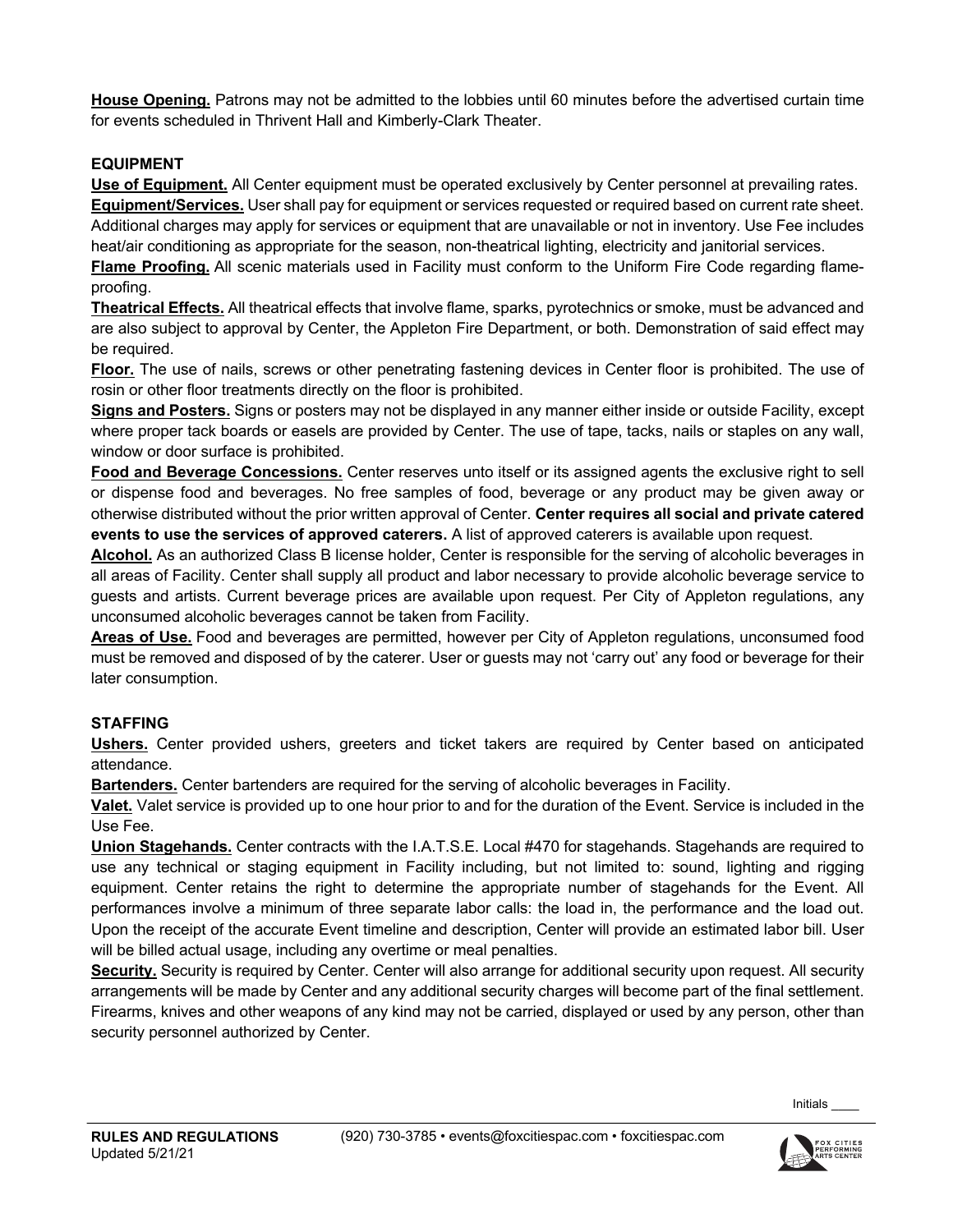**Timeframe.** All staffing levels for bartenders, stagehands and security must be determined two (2) weeks prior to the Event. No additions, deletions or changes may be made to staffing levels after this point without penalty.

### **MARKETING**

**On Premise Advertising.** All advertising space in Facility is the exclusive property of Center. No signs, banners or other advertising media may be displayed at Facility without the prior written approval of Center. Banners hanging in Facility are permanent installations and will not be removed or relocated.

**Objectionable Material.** If the Event contains any materials or content that may be viewed by any segment of the community as being morally objectionable, or appropriate for adult viewing only, Center reserves the right to require User to include in all advertising a phrase, acceptable to Center, that alerts the potential ticket buyer to the maturity of the theme or actions.

**Correct Advertising Copy.** User agrees that all advertising of any type – newspaper, radio, television, posters, heralds, flyers, brochures, etc. – will contain the following information:

- 1. The true and correct name of the presenting agency or organization (i.e. "Country Music Stars, Inc. presents…"). Abbreviations are not acceptable.
- 2. The correct institutional name of Center and the specific name of the space in which the Event will take place (i.e. "Fox Cities Performing Arts Center, Kimberly-Clark Theater").
- 3. Information and tickets: Ticket Office (920) 730-3760
- 4. User must provide at least one week notice for approval for all advertising to Trisha Witt, director of marketing and communications, twitt@foxcitiespac.com, (920) 730-3781.

**Event Information.** User will provide a description of the Event to enable Center staff to better inform the public. This information should include a full description, total run time/timeline, artist(s) information, performance details (i.e. plot synopsis, specific musical works, mature content disclaimers, special sight line or acoustical variation), etc. or whatever, in User's judgment, a patron may typically wish to know about the Event.

**Center Logo.** User is required to use ad mats indicating the proper identification of Center name and logo when they appear in any advertising, posters, heralds or any other promotional materials. The logo must always accompany the name of the theater in which the Event will take place. Please contact Trisha Witt, director of marketing and communications, twitt@foxcitiespac.com, (920) 730-3781 for further information.

**Media.** Center requires 24-hour written notice of any media coverage planned for the Event. Please contact Trisha Witt, director of marketing and communications, twitt@foxcitiespac.com, (920) 730-3781.

**Marquee and Website.** All ticketed, public events are promoted on the website, lobby digital signage and the marquee in front of the building. Certain limitations apply and Center is solely responsible for the amount of space, wording and date of advertising on the marquee. User must complete and sign the required contracts prior to the start of any promotion for the Event.

**Sponsors.** Center allows User to obtain sponsorship for the Event, provided it does not conflict with current Center sponsors or contracts. All sponsor proceeds obtained by User are retained by User. User sponsors may be recognized in marketing materials created by User but will not be included in any Center marketing materials. All promotional materials referencing Center must be approved before distribution to the public. Should a conflict in recognition arise, recognition of Center sponsors shall take priority over User sponsors. Center offers predetermined locations for banner and signage recognizing User sponsors in lobby spaces. Artwork for banners or signs must be approved by Center two weeks prior to the Event. For Thrivent Hall, Facility has space for one lobby banner that is 3' wide by 7' tall. For the Kimberly-Clark Theater, Facility has a space for one entrance hallway banner that is 96" tall by 18" wide.

## **ADDITIONAL RULES**

**Smoking and Vaping.** Smoking and vaping are not permitted in Facility. Due to Fire Department regulations, lit matches or lit lighters are also not allowed anywhere inside Facility. As of July 5, 2010, in accordance with Wisconsin state statute 101.123(2); no person may smoke in any enclosed place, including places of employment

Initials \_\_\_\_